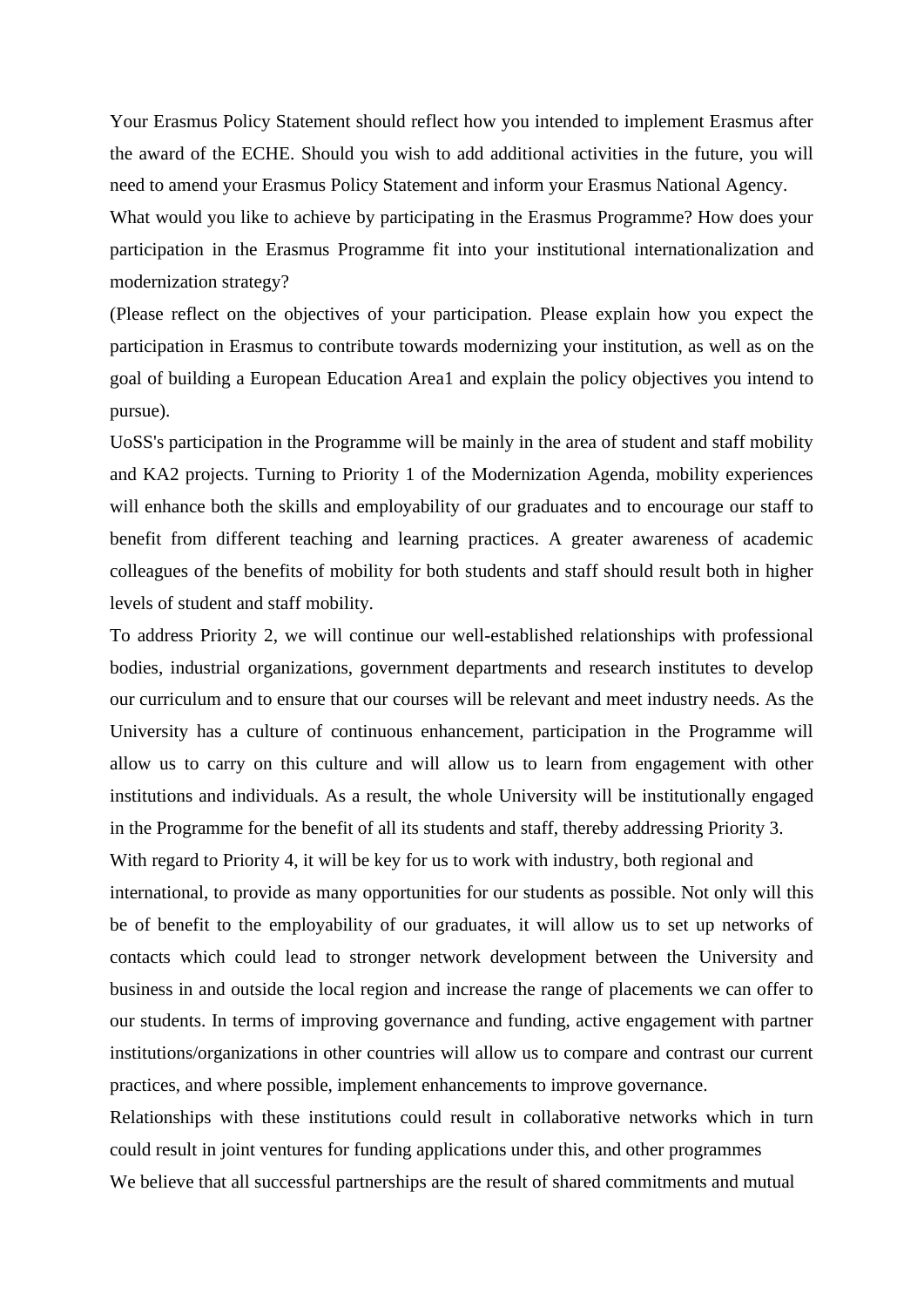benefit from cooperation. Our international partner institutions are diverse, reflecting the different needs and priorities of our partners and our own students and staff. Many of our current partnerships result from individual links between academic staff, while others have been introduced through existing partners or other networks. In order to encourage the development of new links and the internationalization of our study programs, we intend to support the extension of our Erasmus exchanges to new subject areas. Additionally, we also continue to promote the benefits of participation within our institutes and we support academic staff setting up exchange programs in Europe and elsewhere with the aim to seek to offer more diverse mobility opportunities to our staff and students, and to include mobility as an integral or optional element of an increasing number of study programs. For mobility activity, partners will be chosen by ascertaining which institutions offer similar educational offerings to our own and where there is a good curriculum match which will allow our students to progress to the next stage of their course when they return to the university.

In the EU, we will not target specific geographical areas for exchange activities as the curriculum and language of teaching will be most important so that students will receive maximum academic benefit from a period abroad. Outside, the EU our main targets for mobility activities will include both the US, Canada and other countries on both American continents, as our teaching staff have a number of professional relations with their colleagues representing this part of the world, as well countries of the former USSR, such as Kazakhstan or Georgia, where there still a number of citizens with Polish origins, who are interested in studying in the country of their grandparents. Also, Ukraine and Belarus, as our neighboring states belong to the area of interest. Irrespective of the continent, it will be essential that partners are located in destinations which are attractive to students

Please reflect on the Erasmus actions you would like to take part in and explain how they will be implemented in practice at your institution. Please explain how your institution's participation in these actions will contribute to achieving the objectives of your institutional strategy.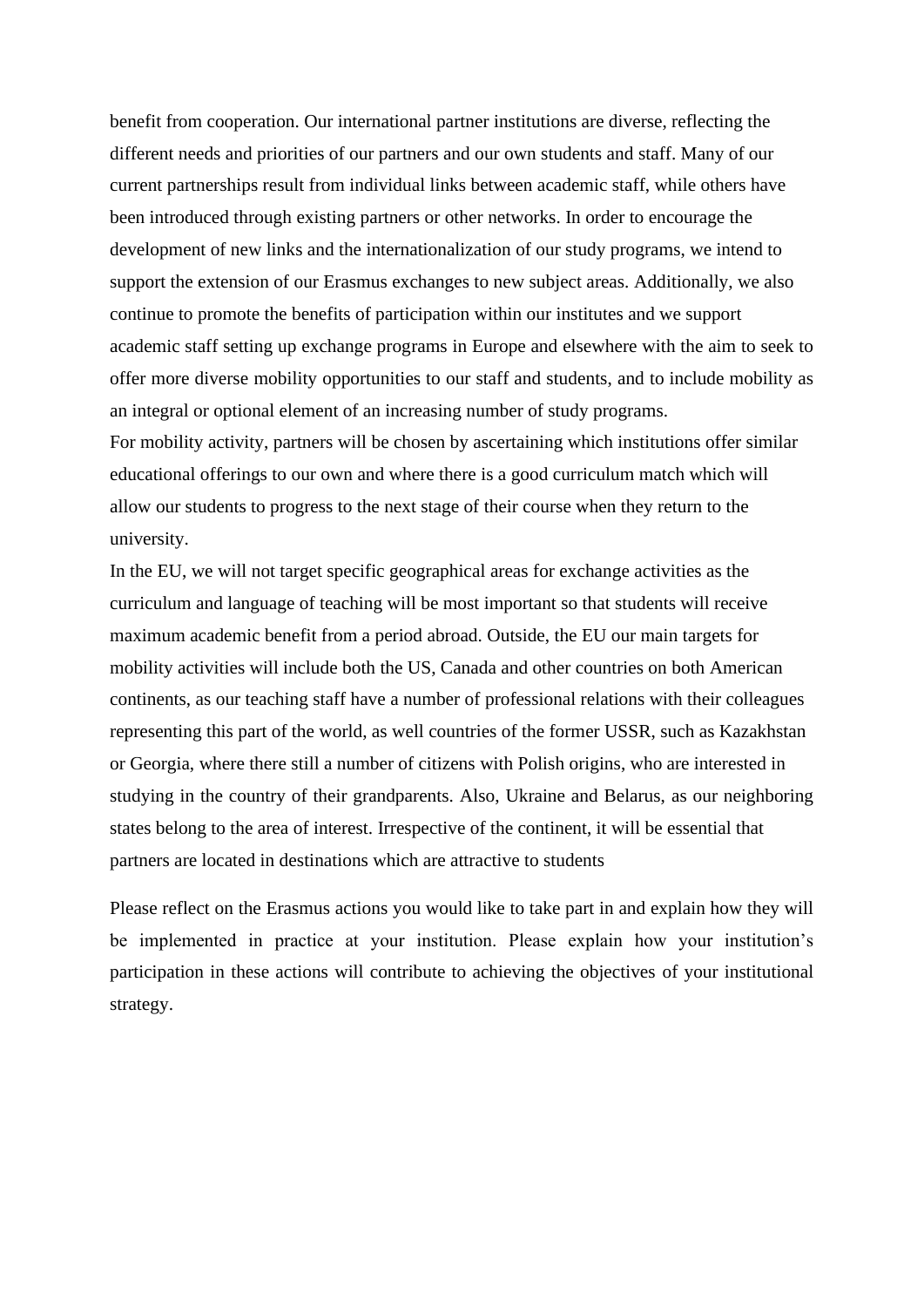The Person responsible for organizing KA1 Erasmus+ mobility is Institutional Erasmus Coordinator working on the central level with managing mobility recruitment and organization on all faculties, working closely with Deans and Faculty coordinators when creating LA and monitoring recognition. The International Projects Office is responsible for KA2 projects.

Institutional Erasmus Coordinators job is to work closely with the Deans of faculties and the Rector, to implement internationalization policy.

Erasmus Office is responsible for all tasks related to mobility and cooperation with partner institutions related to KA1 mobility. Rector is the person that represents the University and signs Bilateral Agreements.

Erasmus office tasks:

- Cooperation with the National Agency (regarding mobility and possibly strategic partnerships)

- Organization of mobilities and recruitment of candidates

- monitoring creation of Learning Agreement by students working with Deans or Faculty Coordinators

- monitoring, evaluation,

- applying for funding, and reporting

- monitoring recognition after mobility working with Deans and Faculty Coordinators

- visibility and promotion, communication with partners abroad.

Using all the tools like OLS, mtool, help create LA, coordinate recognition of the TR, financial agreements, making sure

students sign financial agreement, bring certificate, have insurance, travel, arrange accommodation.

- taking care of incoming students, using buddy system, Facebook, building support for incoming students

One person appointed in Accountancy department coordinates the scholarship payment and disbursement of funds in accordance with accounting rules and agreements with the National Agency and Erasmus+ regulations.

Details on student mobility on credits and academic recognition of studies and practices are agreed with

deans of faculties and students. LA is approved by the dean of faculty, and recognition based on TR is also carried out by the Dean - the only person that can validate the semester.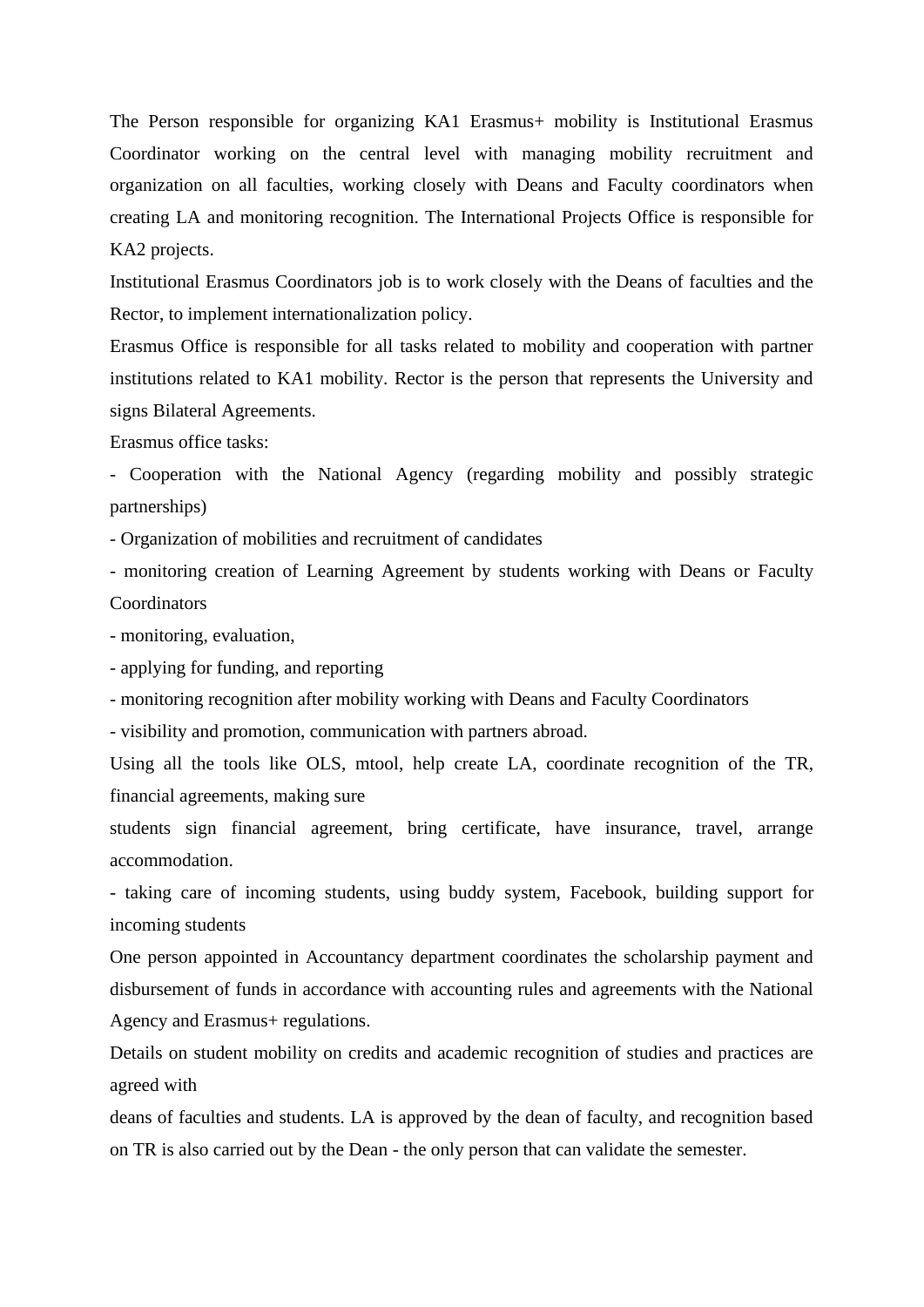Staff teaching and staff training programmes are accepted by Rector or other designated person, respecting rules of recruitment set and published every year.

The rules concerning the mobility of students and staff are approved by the Rector every year. The University after acquiring ECHE is going to join Erasmus+ Acredited Consortium - Basic Economy, and work together with 4 other Universities in Poland to share contacts to 100 partner universities in EU, work together, improve offer for incoming teachers and students within consortium.

International Projects Office is in charge of KA2 projects, capacity building, and Horizon 2020. UoSS is partner, and coordinator of many EU projects for the past several years.

University of Social Sciences is leader and partner in many KEY Action 2 projects co-funded by the Erasmus + Programme.

We have key expertise in developing and implementing successful EU projects as well as in elaborating high quality materials (trainings, curricula, analysis, compendia etc) As an educational organization SAN promotes a multidisciplinary approach, bringing

together researchers from a diversity of backgrounds (economics, humanities, engineering, etc.). Due to 18 diversified departments, our University has potential to provide support (according to specific roles and tasks assigned within the consortium) to project's activities having an immense expertise and experienced staff in respective field.

Almost all of our 18 departments have been involved in EU projects, that's why the target group of our organization is very broad.

The key target groups that have been at our focus in recent years are:

- People with migrational background (both from the perspective of adults, schools and children)

- Persons aged 50+
- Teachers, trainers, vocational advisors
- Entrepreneurs (including social entrepreneurs)
- The unemployed and other defavourised groups
- Handicapped people (mentally and physically)

Main areas of interest:

- Multilingualism, multicultural aspects
- Employment and entrepreneurship
- Age management
- Sustainable development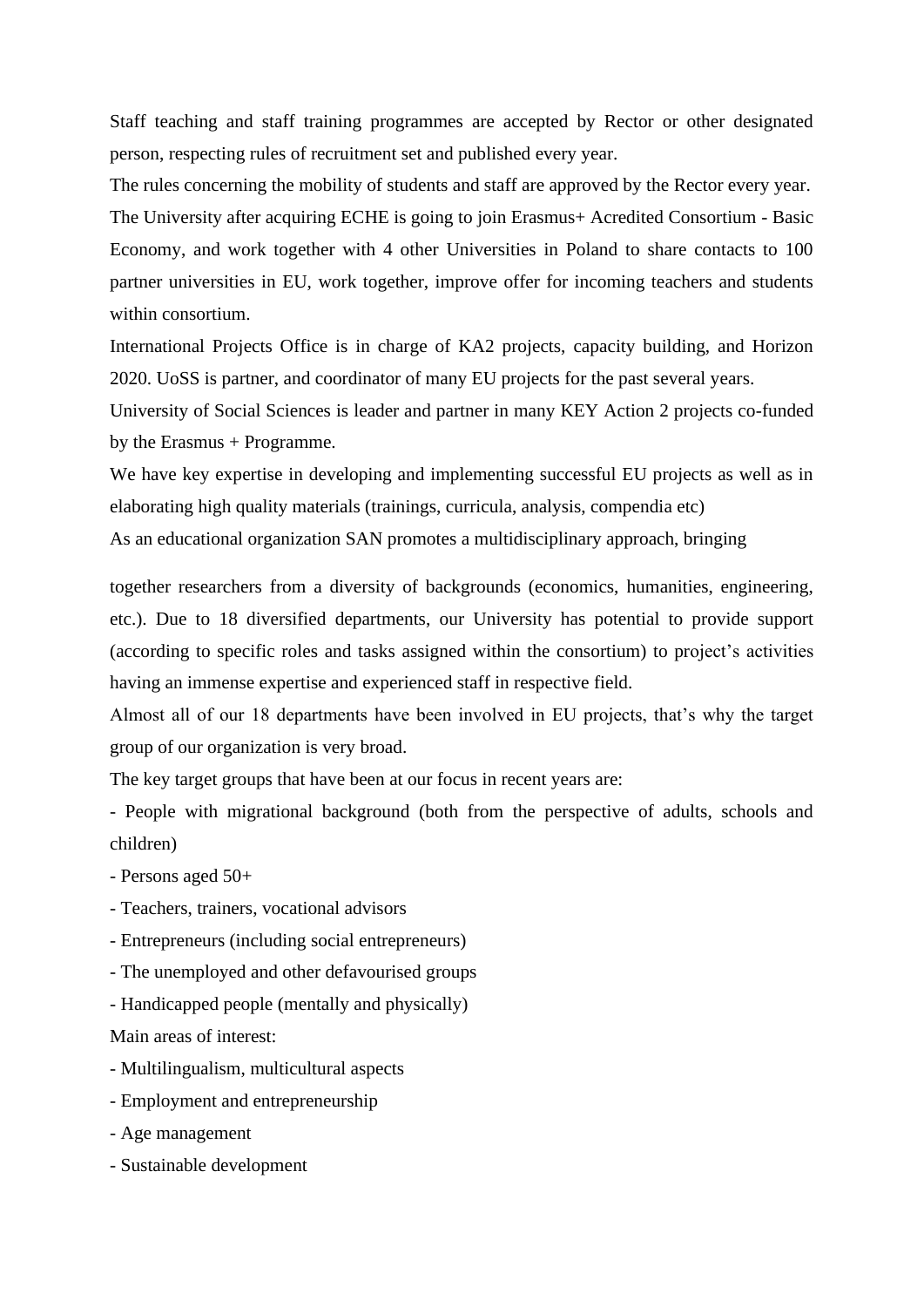- Innovative education (eg. gaming, commixes in education, robotics etc.)

- Improvement of teaching & learning skills (improving support for teachers, school leaders, and teacher educators)

- Inclusive education

- Parents' skills (eg. emotional intelligence, vocational guidance towards their children etc.)

- Coaching, career learning

- Improvement of Key Competences.

In our Conference Center we organize local, national as well as international events. We have capacity to organize training activities, workshops, seminars and developing training methodology for different categories of beneficiaries.

The goal of University of Social Sciences is to continuously improve the quality of teaching and grow high quality specialists in the fields of study that are needed on labor market. In order to do this, we need to work together with our partners in Poland and abroad, and provide students with opportunities of studying abroad, learn foreign languages and have opportunity to study abroad. We would like to create opportunities for local students for internationalization at home, to be able to meet foreign students and teachers in all our campuses , when it is impossible for our students to go abroad themselves.

Thanks to international bilateral partnerships, we are able to offer our students more possibilities. We choose our international partners based on parameters like: professionalism, compatibility of study programs, the will to work together . It is important to continuously build the network of partner institutions in a systematic and organized matter, both from EU an non – EU countries, in order to be able to offer students the best possible educational possibilities,

using the results of globalization. The main criteria are :

– common ground in teaching content

– correlated study effects and results , to make best possible Learning Agreements

– will to cooperate and expand results of cooperation beyond mobility.

The main goal and most important objective is to open minds of our students to other cultures, perspectives, make them more creative, self-reliant in building their carriers. This will be achieved by increasing the potential of our staff and presenting new opportunities of mobility to our students.